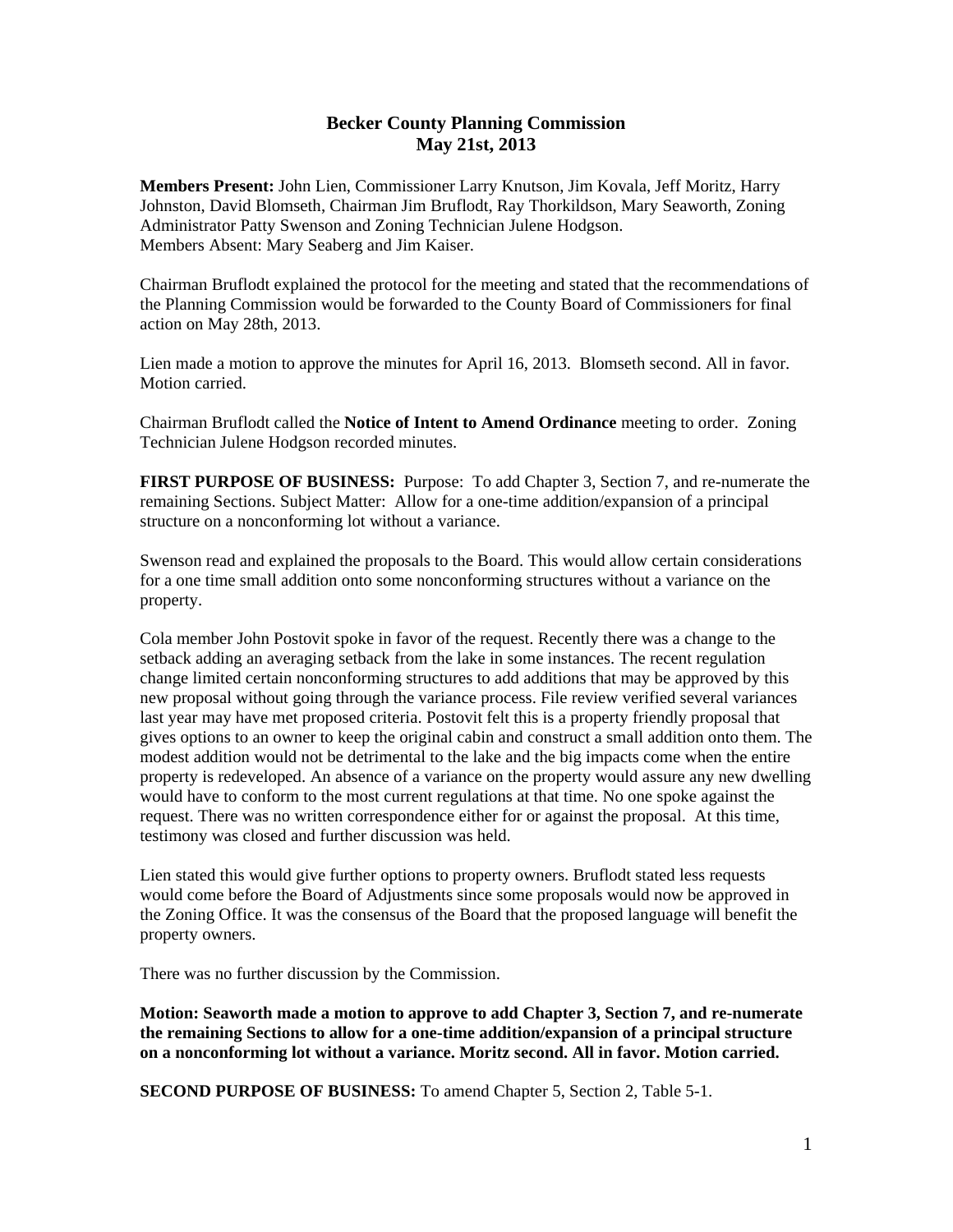Subject Matter: Allow a temporary single family residential unit in an agricultural zone if one of the following apply: the residential unit is occupied by persons who are engaged in the care of an elder, engaged in the occupation of farming on the premises or a family member.

Swenson read and explained the proposal to the Board. Swenson noted the request will alleviate some conditional use permit requests.

No one spoke for or against the request. There was no written correspondence either for or against the proposal. At this time, testimony was closed and further discussion was held.

Kovala noted this would alleviate several requests for a Conditional Use Permit on a property regarding elderly care and larger farming operations for their helpers on the property. It was the concensus of the Board that this would be an asset to the Ordinance regarding a temporary second dwelling.

There was no further discussion by the Commission.

**Motion: Kovala made a motion to approve to amend Chapter 5, Section 2, Table 5-1. Subject Matter: Allow a temporary single family residential unit in an agricultural zone if one of the following apply: The residential unit is occupied by persons who are engaged in the care of an elder, engaged in the occupation of farming on the premises or a family member. Johnston second. All in favor. Motion carried.** 

**THIRD PURPOSE OF BUSINESS:** To amend Chapter 6 Section 8, Retaining Walls Subject Matter: Amend the criteria that will be used to determine if a conditional use permit will be granted for a retaining wall. Add the criteria of a pre-application meeting.

Swenson read and explained the proposal to the Board. Swenson noted the proposed changes will further clarify when to grant a conditional use permit for a retaining wall.

Cola member John Postovit spoke in favor of the application. Postovit stated this would allow owners to benefit from advisement of several entities before proceeding to a public hearing. Postovit stated this process will be less threatening to come forward and possibly eliminate a public hearing by a site visit from the ERTP panel with the members giving recommentations and options other than a retaining wall for stabilization. No one spoke against the request. There was no written correspondence either for or against the proposal. At this time, testimony was closed and further discussion was held.

Moritz asked who would decide if a professional engineer plan is required. Postovit and Swenson stated the ERTP panel would make recommendations to the owner and those recommendations would go forward to the Planning Commission during the public hearing process. Complex cases may require plans. Moritz stated it would benefit the owners for the ones that are going to come forward for a public hearing to come in with a preliminary plan and then at a later date a final plan like the subdivision requests. Bruflodt stated many of the retaining walls are placed for aesthetic purposes and not for erosion control purposes and maybe this will clarify when they are needed or when something else can be done to alleviate problems. It was the concensus of the Board that these are good recommendations/proposals. There was no further discussion by the Commission.

**Motion: Thorkildson made a motion to amend Chapter 6 Section 8, Retaining Walls**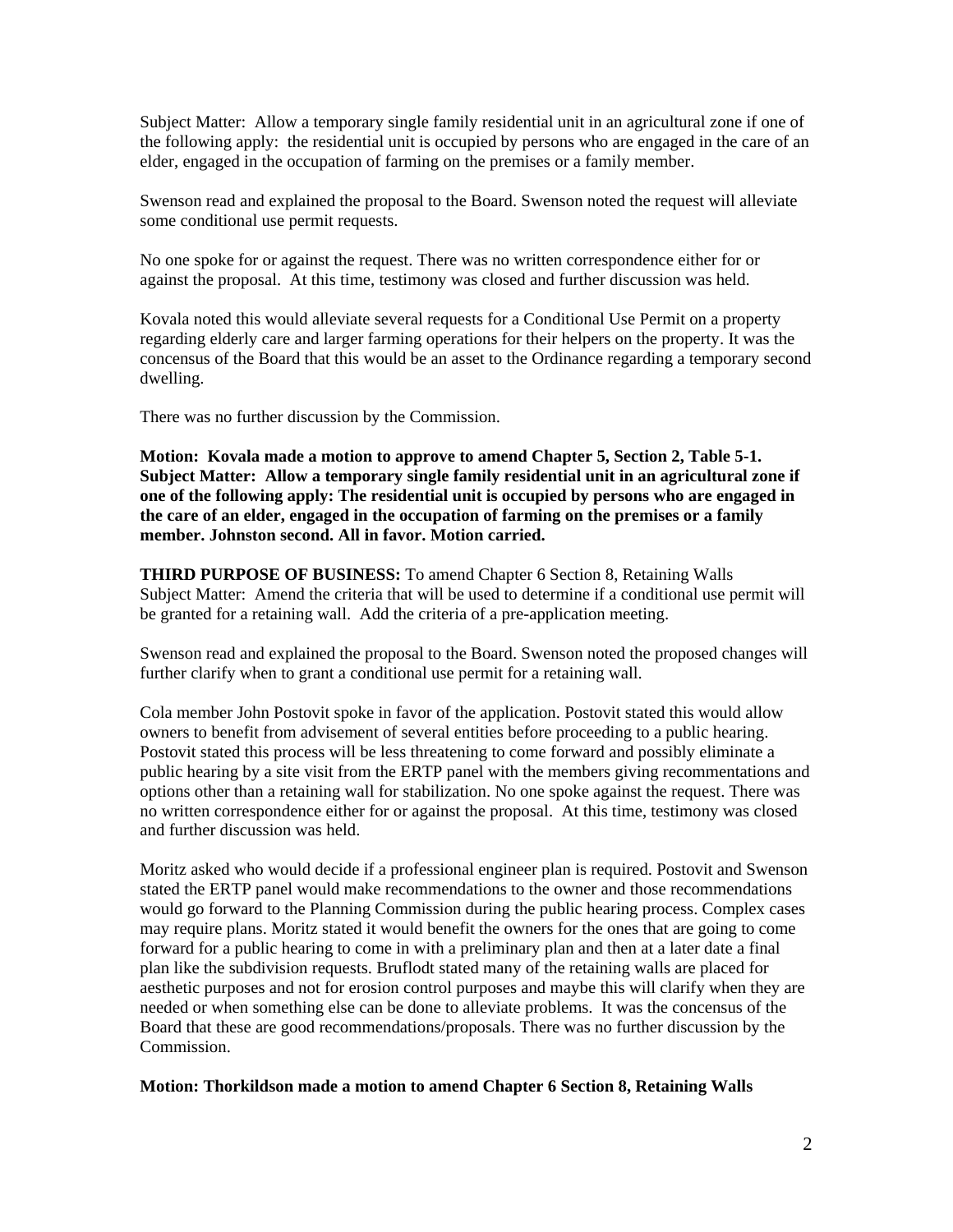**Subject Matter: Amend the criteria that will be used to determine if a conditional use permit will be granted for a retaining wall. Add the criteria of a pre-application meeting. Lien second. All in favor. Motion carried.** 

**FOURTH PURPOSE OF BUSINESS:** To add Chapter 7 Section 23, Animal Density Regulations. Subject Matter: Add a section regulating the number of animal units on parcels of land 20 acres or less within the shoreland district and in an agricultural zone.

Swenson read and explained the proposal to the Board. This section will help clarify the use of the property regarding animal units allowed.

No one spoke for or against the request. There was no written correspondence either for or against the proposal. At this time, testimony was closed and further discussion was held.

Knutson stated this will be a welcome addition to have guidelines to refer to. The request is user friendly. It was the concensus of the Board that there is a need for adding the wording.

There was no further discussion by the Commission.

**Motion: Lien made a motion to add Chapter 7 Section 23, Animal Density Regulations. Subject Matter: Add a section regulating the number of animal units on parcels of land 20 acres or less within the shoreland district and in an agricultural zone. Kovala second. All in favor. Motion carried.** 

**FIFTH PURPOSE OF BUSINESS:** To amend Chapter 8, Section 4, Length of Site Permit. Subject Matter: Change the validation period of a site permit to one (1) year, with a one time, one year extension.

Swenson read and explained the application to the Board.

No one spoke for or against the request. There was no written correspondence either for or against the proposal. At this time, testimony was closed and further discussion was held.

It was the concensus of the Board that there is a need for clarifying and adding the wording to be consistent with all requests.

There was no further discussion by the Commission.

**Motion: Blomseth made a motion to amend Chapter 8, Section 4, Length of Site Permit. Subject Matter: Change the validation period of a site permit to one (1) year, with a one time, one year extension. Moritz second All in favor. Motion carried.**

At this time Chairman Bruflodt called the **Applicants Public Hearing** meeting to order. Zoning Technician Julene Hodgson recorded minutes.

**FIRST ORDER OF BUSINESS: Marty Solmon Construction Inc** 12044 Co Hwy 17 Detroit Lakes, MN 56501 **Project Location:** Co Rd 22 across from General Store **LEGAL LAND DESCRIPTION:** 190170001 Lake View Township PT GOVT LOT 4: COMM E QTR COR TH W 512.29' AL N LN TO WLY LN CSAH #22 & POB; CONT W 819.04' TO NW COR LOT 4, TH S 1319.64' TO SW COR, TH E 129.62', NELY 659.56'…Section 09, TWP 138, Range 41 **APPLICATION AND DESCRIPTION OF PROJECT:** Request to amend the existing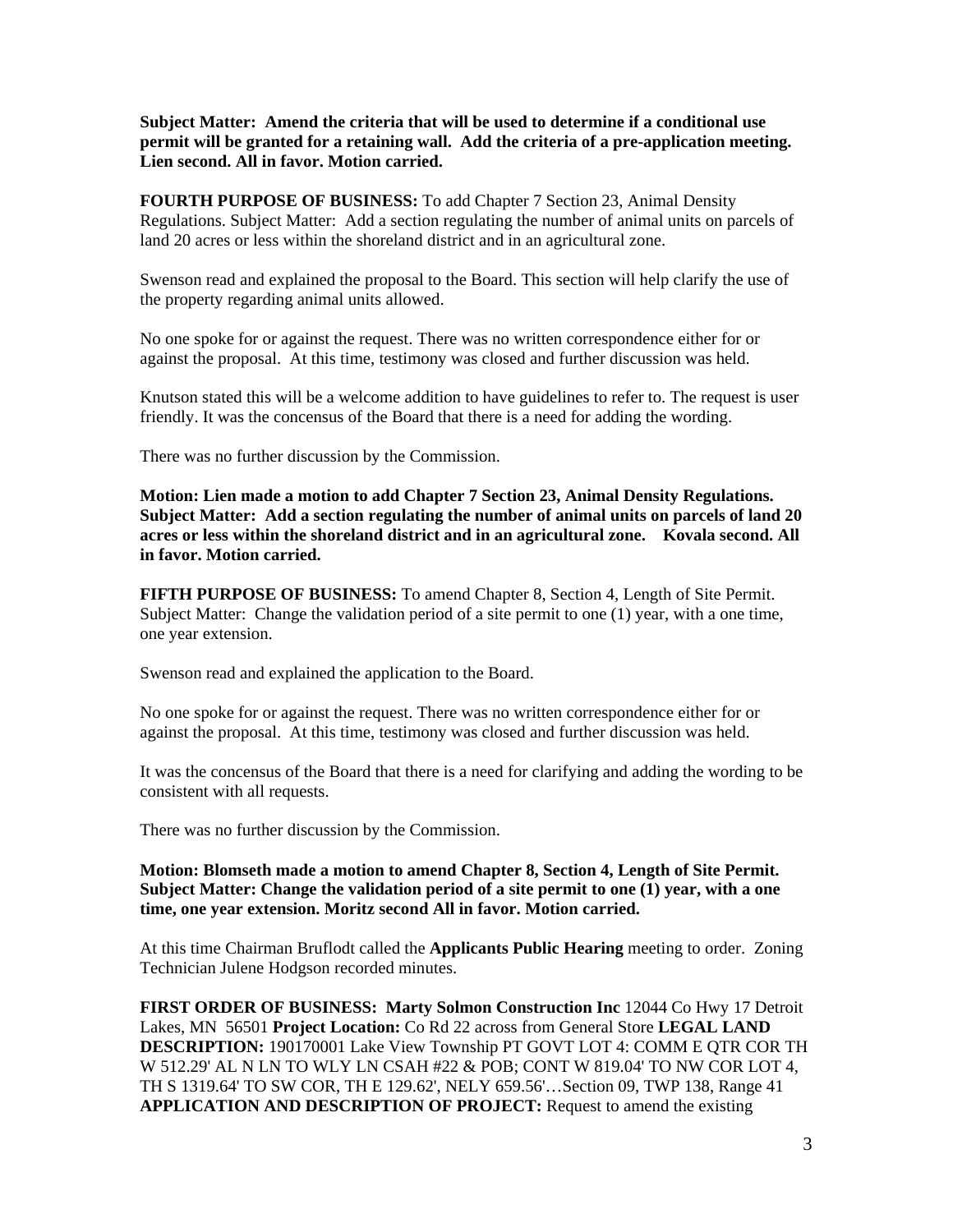Conditional Use Permit Document Number 580088 for an extension of the 12/31/2012 deadline to 12/31/2017 deadline.

Marty Solmon explained the application to the Board. He stated with the slower economy he didn't get a lot of dirt/sand moved out. He is drawing from the hill in the middle of where the road will go. Johnston asked how many yards he moved in the last two years and Solmon stated between 3,000-4,000 yards. Solmon stated Hough will still be in control of the trucks, traffic, loading, workers and site. Bruflodt asked why the request for five years and Solmon stated he doesn't expect the economy to turn around soon and with the fuel prices being up, he doesn't think anyone will drive any kind of distance to get gravel. Solmon stated there will be no crushing on site, just hauling the gravel off premise. Lien stated concerns have risen again regarding the residential properties near this property. Thorkildson stated his concern regarding the length of time for the request noting that 5 years seems excessive. Bruflodt stated the original request was for 10 years and now this new request is for 5 years but not enough was accomplished in 3 years. Kovala noted the previous minutes Solmon stated if they did not get enough hauled off premise by the deadline, they would level the rest out. Solmon stated there is not enough room and nowhere to go with the amount that is still on the property. Bruflodt noted again the problem is the request for another 5 years. Knutson requested the option to recall Solmon for further questions during the discussion process.

No one spoke in favor of the application. Lakeview Township Supervison Ken Shroyer approached the Board. Shroyer asked if gravel tax is applied to this project to which Swenson answered yes. Shroyer asked how many yards are proposed to be removed to which Solmon stated approximately 40,000 yards of the 50,000 request. Shroyer stated the residents were told the original request was approved for two years, any extension granted should not be greater than another two years. Nancy Stensgard spoke against the application. Concerns regarding trees and debris that were cut down and have not been cleaned off the property and road right of way and gravel pit activity by their residential property.Swenson read written correspondences on file from Dan Labat, Larry/ Betty Larson, and James/Nancy Stensgard who were against the application. A letter from Becker County Engineer Highway Department Brian Shepard outlined concerns and questions regarding the trees that were previously cut to improve visibility to the north. He stated they called the owner to clean up the trees from the County right of way, but the work has yet to be done. He questioned if the Board could make any approval contingent on cleaning up/removing the trees from the County right of way.

At this time, testimony was closed and discussion was held.

Lien stated after hearing the past concerns and granting the two years of time, a five year extension request is too long of an extension. Thorkildson agreed. Johnston stated with as many truck loads that are still proposed, would it be better to hurry the process and have many trucks moving in one year or spread it out over 5 years. Knutson noted the Planning Commission took all surrounding property owners concerns into consideration during the first public hearing and changed the original request a lot to accommodate concerns of the neighbors/public. Bruflodt agreed he did not think the amount of the request can be moved off in a short period of time. At this time Solmon re-addressed the Board for further discussion. Solmon stated the Board could place a stipulation on the outcome that there would be no further extensions granted. Johnston asked what would happen if he did not take as much out of the property. Walz addressed the question and stated that due to the grade of the property being so steep, the owner would get fewer sites to develop if the dirt is not taken out. Walz continued by saying the proposed lots are still nice in size. Kovala stated Solmon should have hauled off the gravel/dirt in the time frame allowed to a different location, not just a truck at a time on a resale basis. Lien stated if Solmon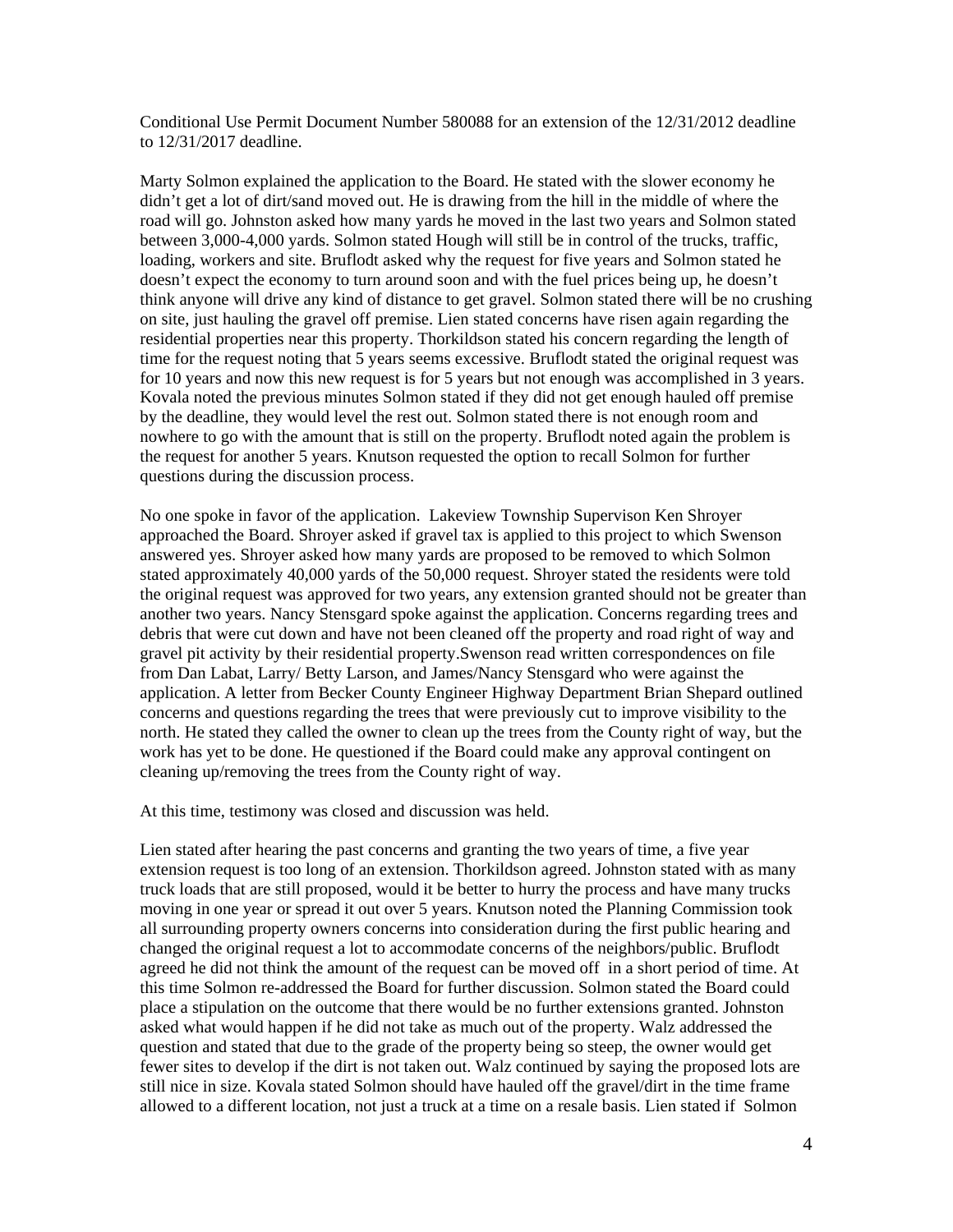had someone proposing to buy the material the request may have been looked at differently. Blomseth suggested if Solmon cannot haul it off premise for profit in two years, Solmon should then haul it off premise for no profit and stock pile it somewhere to develop the property. Kovala stated that amount would require approximately 15 trucks a day to remove it within two years.

There was no further discussion by the Commission.

**MOTION: Lein made a motion to deny the application as submitted and approve an amendment to allow a two year extension until 12/31/14 with no further extensions. Thorkildson second. All in favor except Kovala. Majority ruled, Motion carried.** 

**SECOND ORDER OF BUSINESS: Doug Duran** 3081 120th St Barnesville, MN 56514 **Project Location:** 15603 W Little Cormorant Rd **LEGAL LAND DESCRIPTION:** 170049022 Lake Eunice Township Little Cormorant Lake Preliminary Plat of Lot 1, Lot 2, Lot 3 and Lot 4 Block One of Three Lakes Hideaway. Section 05, TWP 138, Range 42 **APPLICATION AND DESCRIPTION OF PROJECT:** Request a Preliminary Plat consisting of 4 lots. Lot 1 (1.7) acres  $+/-$ ), Lot 2 (2.9 Acres  $+/-$ ), Lot 3 (3.6 Acres  $+/-$ ) and Lot 4 (4.1 Acres  $+/-$ ). The request includes a change of zone from Agricultural to Residential for all 4 lots.

Scott Walz from Meadowland Surveying explained the application to the Board on behalf of Doug Duran. There are four lots proposed with one having a bluff. The request meets all requirements.

No one spoke in favor or in opposition to the application. Swenson read written correspondence from John Postovit with comments regarding the possible septic areas and drainage. At this time, testimony was closed and discussion was held.

It was the concensus of the Board that the request meets the criteria of the Ordinance.

There was no further discussion by the Commission.

**MOTION: Kovala made the motion to approve a Preliminary plat consisting of 4 parcels as submitted due to the request meets the critieria of the Ordinance. The motion includes a Change of Zone for all parcels to residential. Lein second. All in favor. Motion carried.** 

**THIRD ORDER OF BUSINESS: APPLICANT: Sandra Fearing** 207 Park St Apt 3005 Detroit Lakes, MN 56501 **Project Location:** 13648 Fearing Dr **LEGAL LAND DESCRIPTION:** 060240000 Cormorant Township Upper Cormorant Lake Pt of govt Lot 2... Section 16, TWP 138, Range 43 **APPLICATION AND DESCRIPTION OF PROJECT:** Request an approval for a Certificate of Survey for one tract consisting of 2.1 acres +/- which will leave a remainder tract of 19.9 acres +/- and a change of zone from Agricultural to Residential for the small proposed tract only.

Scott Walz from Meadowland Surveying explained the application to the Board on behalf of Sandra Fearing. The parcel will have the existing dwelling on it and the remainder will be one large parcel. The owner already has a proposed buyer for the dwelling tract if approved. The existing easement was an old easement and is being re-described to clean up the legal description. Greg Anderson stated the corrections have been made regarding the easement and the legal description attached to this proposal is the correct one with the easement correctly conveyed.